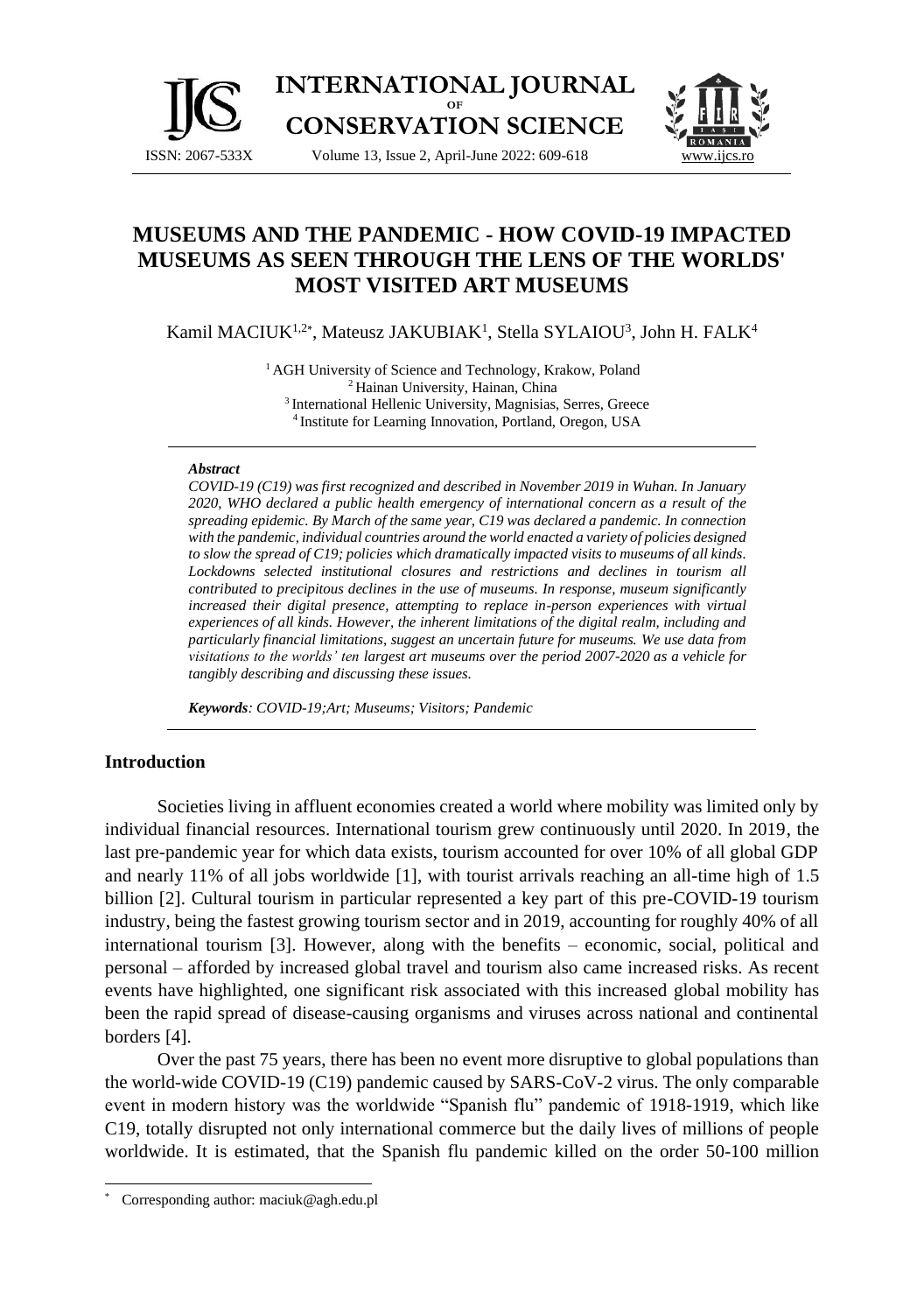individuals, with the equivalent of every fourth inhabitant of the world falling ill [5]. With numbers still rising and the virus still spreading, as of this writing, C19 has already killed 6,3 million and infected roughly 500 million individuals worldwide [6].

In 2020, the C19 pandemic impacted societies around the world. In response to the global pandemic, many governments have enacted laws and regulations restricting economic, social, and cultural rights which previously would have been unacceptable to the societies of most countries. The consequence of protection from the spread of the virus is often a temporary loss of the right to personal mobility (both locally and for further distances). Countries like Australia, New Zealand, Canada, Singapore and China have closed their borders to non-citizens and nonresidents. Many countries in the European Union have reinstated borders, restricted or completely prevented the movement of travellers for tourism or business purposes. The airlines, railways, and bus companies have also suspended or significantly reduced their passenger transport services as a result of governmental restrictions and the declining demand [7]. The lack of tourism, as well as government-imposed policies designed to slow the spread of C19 resulted in the shuttering of virtually all tourist outlets, including museums and art galleries, historical sites, archaeological parks, entertainment venues, theatres, cinemas, stores, and food outlets to be closed in virtually all communities across the globe.

Museums, which the International Council of Museums defines as a permanent, non-profit institution open to the public, acting for the educational, scientific, and entertainment benefit and development of a society through the acquisition, conservation, research, and exhibition of tangible and intangible heritage of humankind and its environment purposes, were amongst the institutions most significantly impacted by these C19 closures. For at least parts of 2020 and 2021, virtually every museum in the world (nearly 90%) were shuttered [8, 9].

Museums are very unevenly distributed around the world, but their total number has grown rapidly in the last couple of decades, with much of that growth occurring in the developing world. Once, considered just the province of the elite, museums are increasingly seen as critical cultural infrastructure. At the beginning of the C19 pandemic, it was estimated that there nearly 100,000 museums worldwide [9], but that number has already decreased and is likely to continue to decline as the pandemic continues to impact the sector. Of course, not every museum has been equally affected. This article specifically focuses on how the C19 pandemic impacted the functioning of the largest art museums in the world.

#### **Results**

There are of course many ways of defining both the size and functioning of a museum, including as suggested by the ICOM definition cited above, the size of collections, size of facilities and buildings, size of professional staff, the number of exhibitions, and as indicator of educational and entertainment value, the size of the audience served. From a tourism perspective, the last criteria – the size of the audience served – is the most relevant. Virtually all museums keep statistics on the number of visitors served, and thus, although not truly the best indicator of either the cultural value or even educational quality of an institution [10, 11], it is a readily available statistic; one long used as a proxy for these outcomes. Accordingly, we used the number of visitors served as a way to both define which art museums should be considered the "largest" in the world, as well as a proxy for understanding how these largest art museums were impact by the C19 pandemic.

Step one, then, was creating a baseline understanding of who the largest art museums were, pre-C19 pandemic. To do this, we collected and summarized 14 years of art museum visitor numbers of data. Figure 2 shows the 10 museums with the highest mean, annual number of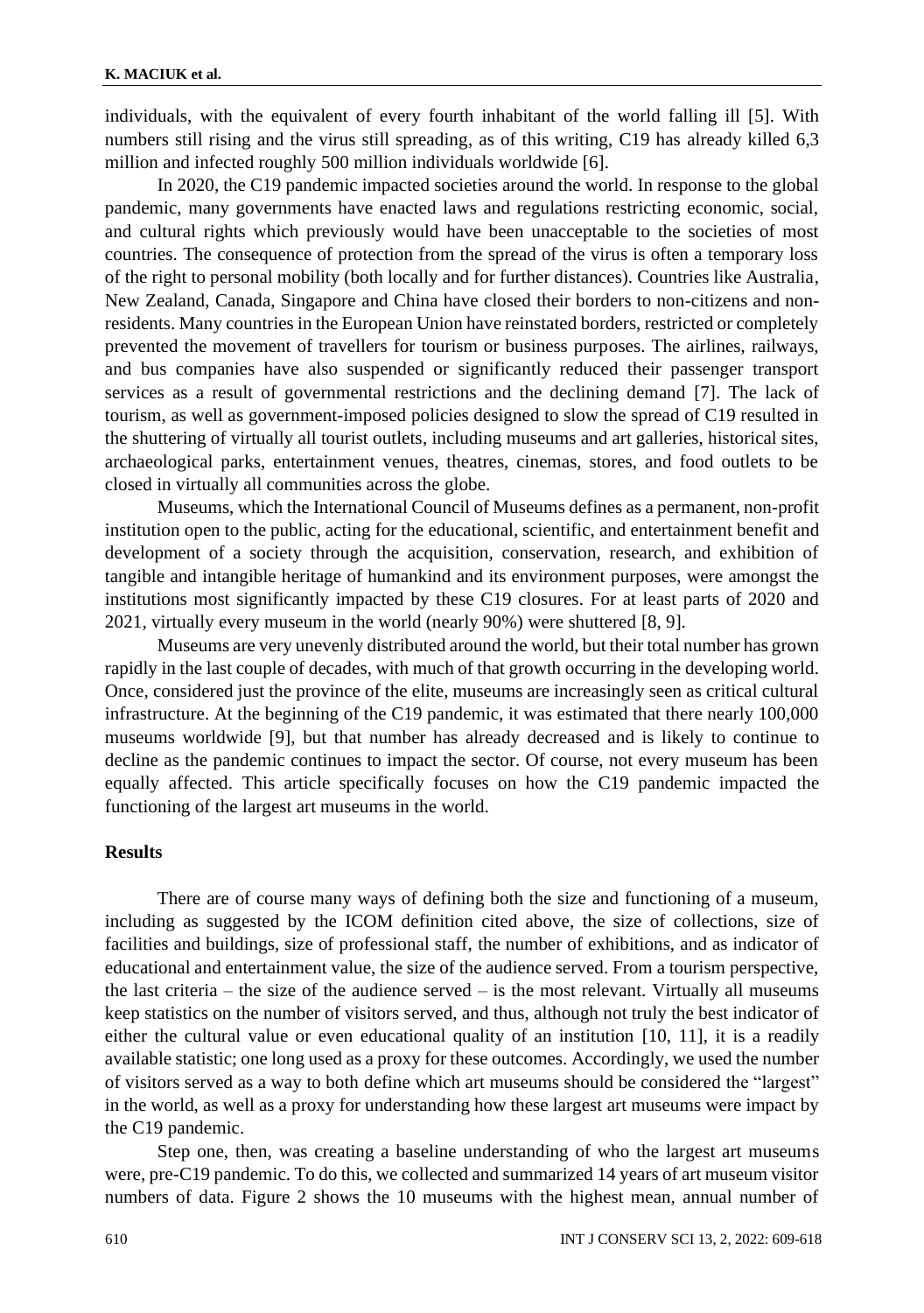visitors in the world between 2007 and 2020 [11–23]. Analysing this graph for years 2007-2019 shows a very clear stabilization with a slight upward trend for all museums, except the Louvre at 3-6 million visitors per year. In the case of the Louvre, there is clearly an upward trend (2007- 2012) and a downward trend (2012-2016). In contrast, a significant decline is clearly visible for each site in 2020, reaching over 70% in the case of the Louvre (from 9.6 million visitors in 2019 to 2.7 million in 2020).



**Fig 1.** Top 10 art museums as a function of yearly attendance, 2007-2020

Figure 2 shows yearly attendance of the 10 most visited art museum internationally in the year 2020, the first affected by the C19 global pandemic. As a comparison of the results in Figures 1 and 2 shows, although many of the most popular museums prior to the pandemic remain the same, not all do. With the exception of the continued primacy of the Louvre, albeit with much reduced visitation, there is a significant reshuffling of this list of most popular art museums. In particular, the top ranks, i.e., places 2, 3 and 4, are now occupied by museums that never even made it to the top 10 list prior to the pandemic. These include the National Folk Museum of Korea (Seoul), Kelvingrove Art Gallery and Museum (Glasgow) and National Portrait Gallery (London). In fact, more than half of world's most consistently visited museums prior to 2020, no longer made the top ten list in 2020. These declines were reflective of both the severity of the pandemic in different regions of the world as well as due to the highly individualized approaches taken by different countries to the pandemic. Some countries imposed strict limitations on the number of visitors permitted at any one time, others were more lenient, merely requiring strict sanitary requirements. The net effect, though, was both a dramatic decline in overall museum visitation and a complete re-ordering of the world order in terms of art museum visitation.

A more detailed analysis of visitor number at each of the most visited art museums of 2020 is shown in Figure 3. [NOTE: Included are those museums for which sufficient data was available]. Shown is the average percentage decrease in visitation between 2020 and 2019 and the percentage of days in 2020 in which the museum was effectively operating under lockdown. The correlation between these two curves is inescapable – the higher percentage of lockdown days the greater is the decline in visitor numbers. The fact that this correlation is not perfect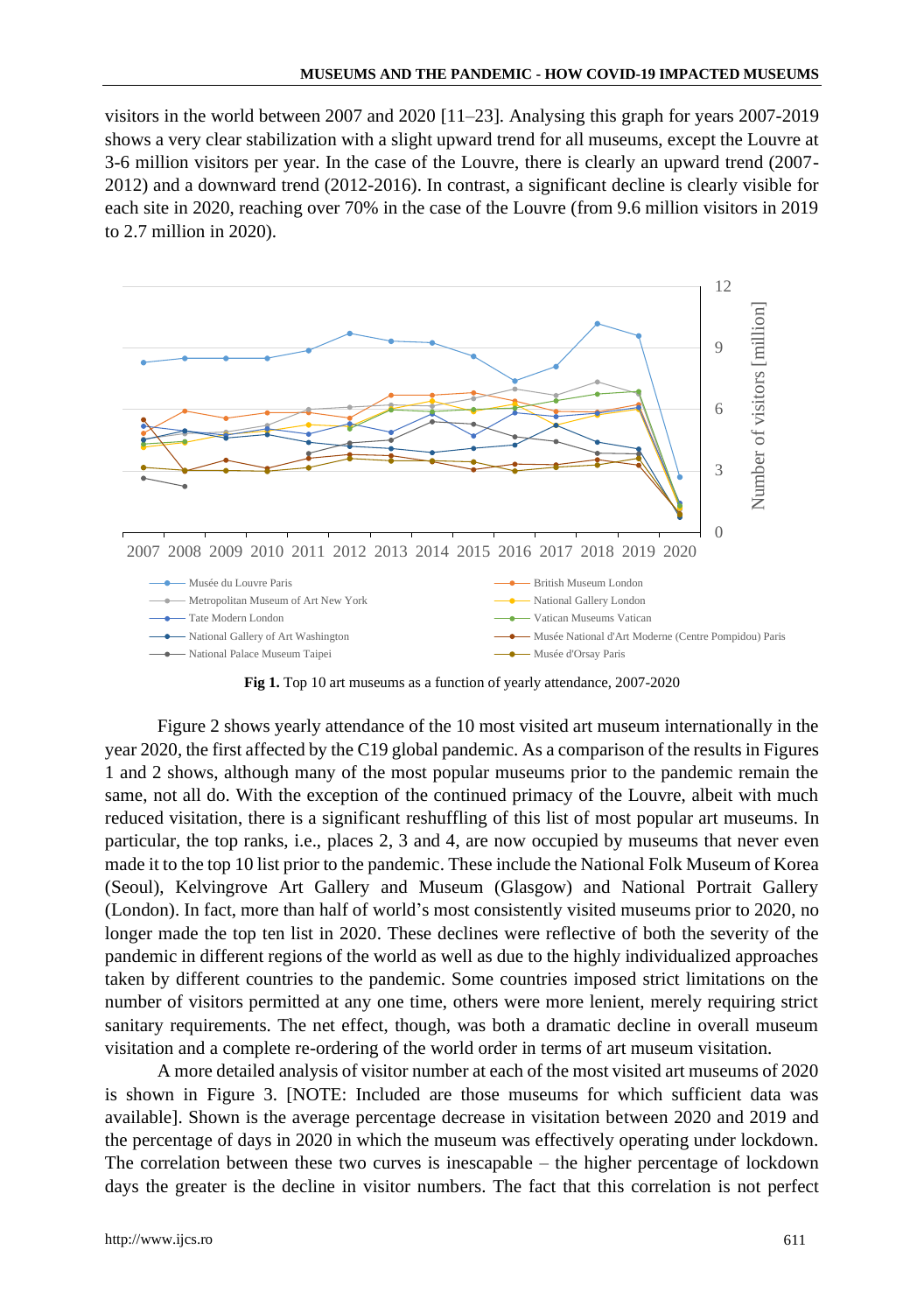reflects the varying impacts of not only national and local regulations but also the impact of management decisions made by each museum as exactly how to respond to the crisis.



**Fig. 2.** Yearly attendance (in millions) of the 10 most visited art museums in the world, 2020



**Fig. 3.** Summary of the decrease in the number of museum visitors in 2020 compared to 2019 (dashed line) and the number of days (as % of year) in 2020 when the museum was closed due to a pandemic (solid line) [11]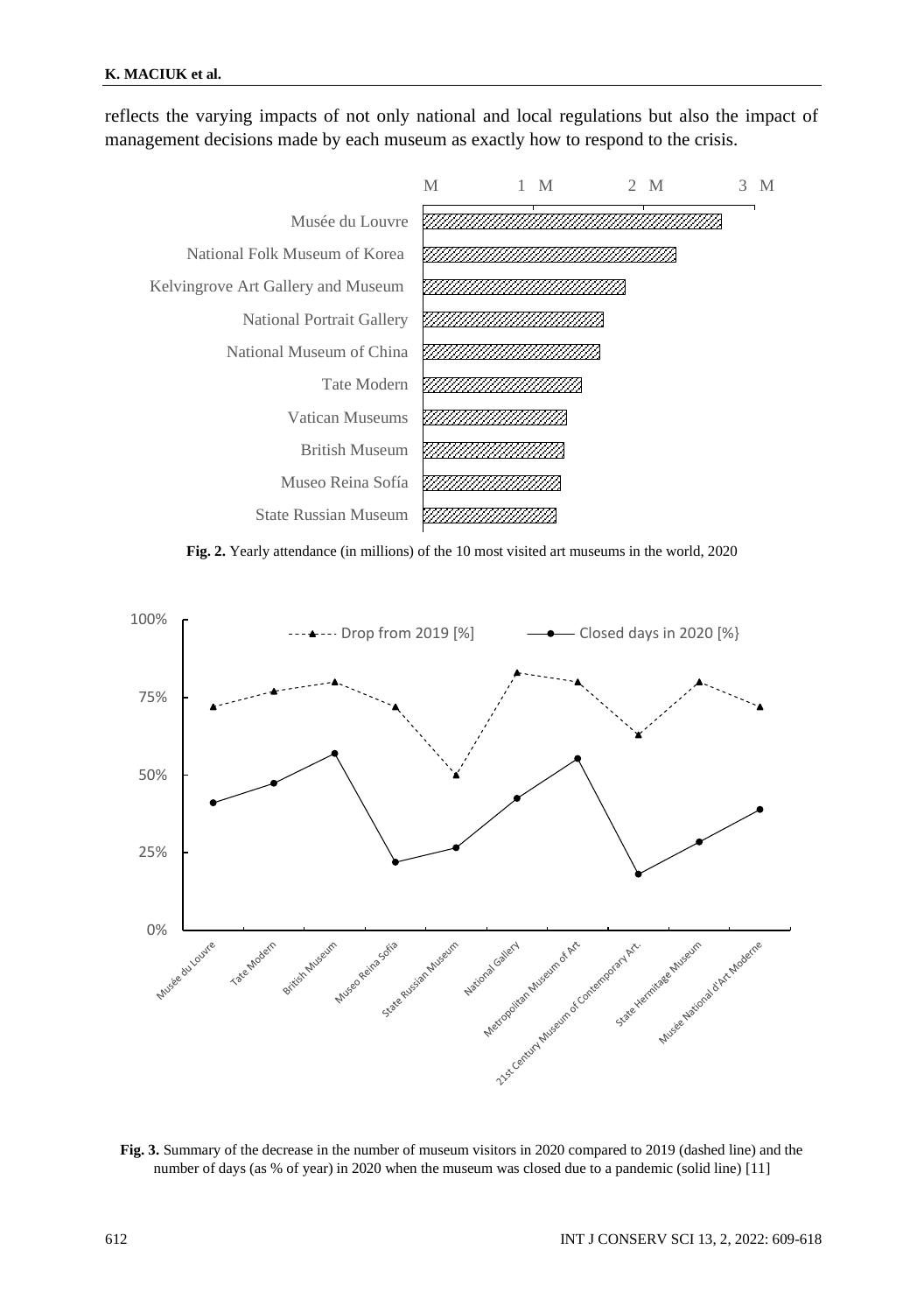The above analyses very clearly show the very real impact the C19 pandemic has had, and continues to have, on the functioning of art museums. It also reveals how variations in national and local restrictions (the length of lockdowns, different visitor limits, etc.), as well as individual management decisions/responses to events combined to affect the use of these museums by the visiting public; effects that may or may not persist when the current pandemic recedes.

### **Discussion**

Museums in general and art museums in particular represent significant tourism assets around the world, with the ten most visited museums each historically attracting at least 3 million visitors every year during the period 2007-2019. Amongst these highly visited museums, the Musée du Louvre consistently ranked as the most visited such attraction in the world, with numbers rising each year except in the wake of terrorism threats in 2016. Across the more than a decade preceding the C19 pandemic, despite minor fluctuations, most museums saw year-on-year growth in visitor numbers. The observed decline in visitation to the Musée du Louvre beginning in around 2015 and bottoming out in 2016 was due to declining tourism due to terrorism threats in Paris [24], the effects of these threats had nearly completely disappeared by 2018 with more than 10 million people visiting the museum that year. In 2020, the museum was closed to the public for 150 days. Along with other health restrictions, it contributed to a decline in visitor numbers to 2.7 million. The example of this most visited art museum shows how drastic the consequences of the C19 pandemic were for all museums (Fig. 1).

The average number of visitors to the 10 most visited art museums of 2020 decreased by 73.6% as compared to 2019. In 2020, the ten most visited museums recorded 14.05 million visits, while a year earlier, in 2019, the ten most visited museums had nearly 62.5 million visitors. In 2020, the State Russian Museum (Saint Petersburg) appeared on the Top10 list for the second time and the 21st Century Museum of Contemporary Art (Kanazawa, Tokyo) for the first time (Fig. 2). Both museums had relatively short periods of closure due to the C19 pandemic (97 and 66 days respectively) and did not lose as many visitors as the other museums on the Top10 list (compared to 2019: 50 and 63% less visitors respectively). Depending on the pandemic restrictions imposed by individual governments, the ten most visited art museums stayed closed to visitors from 66 days (21st Century Museum of Contemporary Art, Kanazawa, Tokyo) to 208 days (British Museum, London). The average period of closure was 141 days [11]. According to UNESCO, only 11 of the 182 analysed countries have introduced none or minor restriction measures for museums [9]. For the first time museums were temporarily closed in the spring of 2020 at the beginning of the C19 pandemic. During the second wave of the pandemic in 2020, more than 70% of museums were closed again without a definite reopening date [25].Temporary closure of museums to visitors during lockdown had the most significant impact on visitors numbers. Additionally, museums had to comply with many other health and safety regulations further reducing the number of visitors.

Arranging sanitizing stations, temperature scans, or online reservations in and of themselves, do not directly affect the number of visitors, but these procedures do require additional staff and funding. However, government mandates requiring social distancing did result in significantly limiting the number of visitors able to visit each of these museums. Some museums have employed timed tickets as a device for limiting and spacing out visitors, but these "innovations" too have reduced visitor numbers. Beyond the specific requirements at each museum, the C19 restrictions on the public's mobility, including closure of borders and restrictions on international passenger transport created major declines in overall tourism, which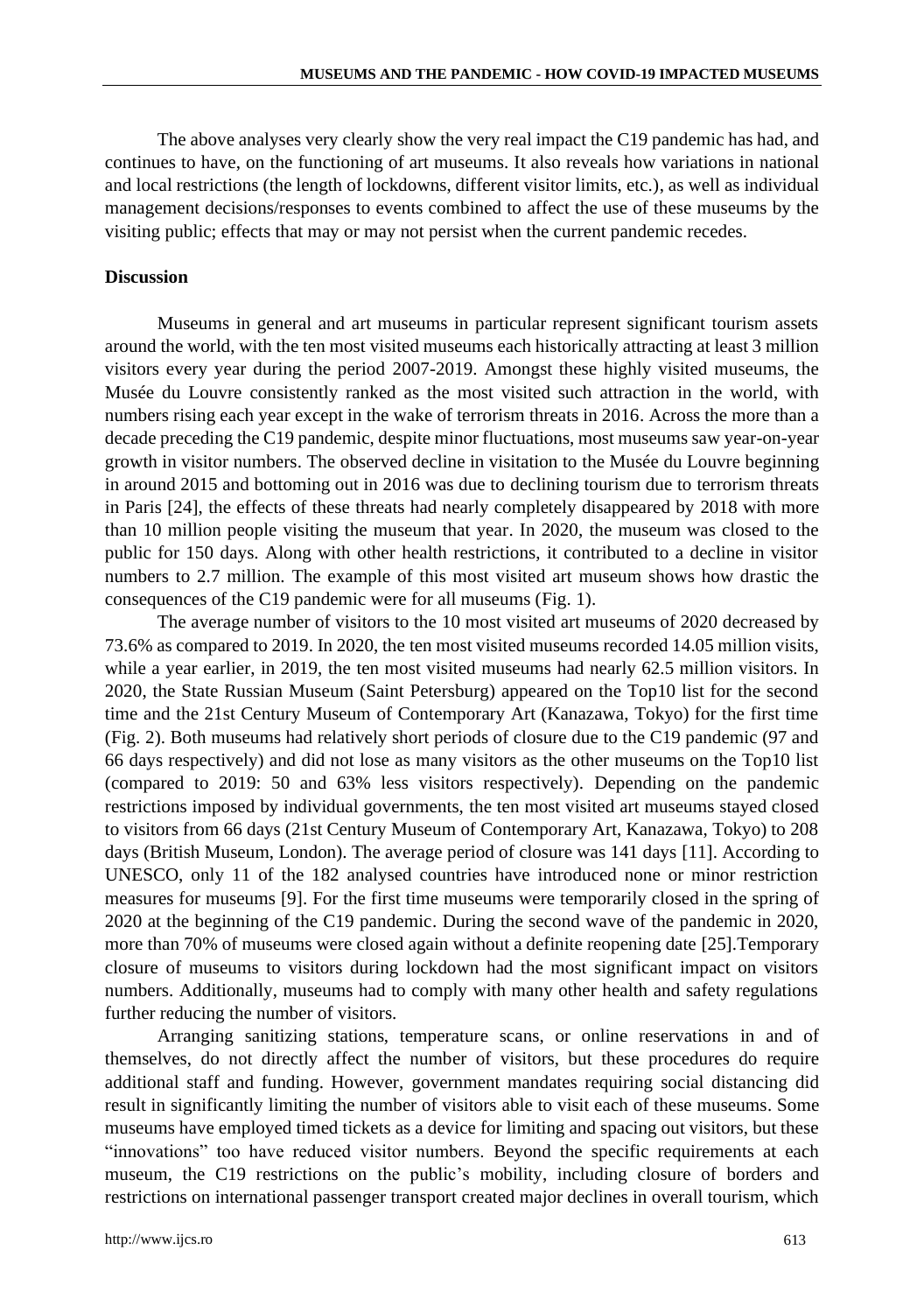further exasperated declines in visitor numbers [26]. International tourists account for up to 75% of visitors to these largest of museums [9]. Thus, decline in visitor numbers needs to be seen as confluence of factors rather than just a single factor.

Even after C19 restrictions were lifted and museums reopened to the public, the majority of museums (over 90%), and not just those dependent upon tourists, have reported a decrease in visitor numbers ranging anywhere from 10% to over 75% [25]. These decreases in visitor numbers have serious implications for the museum sector. In many museums, revenues from ticket sales, gift shops and cafes represent a significant proportion of their budget. In some cases, it is the institution's only source of revenue [9]. Private museums in tourist areas, are particularly vulnerable as their income is almost exclusively visitor driven. Declining visitor numbers have created the spectre of wide-scale bankruptcy and closure within this particular segment of the museum community [27]. Even those institutions who managed to stave off financial disaster during the initial wave of the pandemic now face dire financial realities as pandemic persists.

Clearly, the progress made by SARS-CoV-2 researchers, resulting in the development and implementation of new vaccines and treatments, has created grounds for hope that that the worst might be behind us. However, the continuing emergence of new variants and outbreaks appears likely to remain a constant reality with most experts now predicting that it is no longer a question of whether or not the C19 virus will become endemic, only just a matter of when [28]. As this reality has begun to infiltrate policy decisions, restrictions and outright closures are likely to taper off. What remains unclear though, is whether some of these restrictions will become permanent, and if so, how they will impact museum practice and the public's attitudes towards visiting museums.

During the first lockdown, more than half of all museum professionals indicated that they were concerned about the long-term future of their organizations [29]. Organizational managers were more optimistic, but still a significant percentage, 12.8%, believed that there was a real possibility there institutions might be forced to close forever [10]. By the time of the second wave of the pandemic, these concerns had fallen by half, but still many remained seriously fearful of the demise of their institutions [25]. These fears were not idle concerns, as visitor numbers continued to significantly lag behind pre-pandemic levels as the C19 continued into its second full year.

Of course, the museum community did not remain totally passive during this crisis. Museums, like all sectors of the economy, strived to adapt and develop alternative strategies for conducting business and fulfilling their missions. The most significant change was the shift by virtually all museums from in-person experiences to digital experiences. Museums of all sizes, but particularly the large, financially well-endowed institutions featured in this article, began investing in ways to make their collections, exhibitions, and other events virtually accessible to the public [9, 10, 25, 29].

For a number of reasons, digitizing and virtual experiences, however, represent an inperfect solution to the challenges C19 created for the world's museums. To begin with, although virtual experiences in theory make it possible for more people than ever to experience what these major art museums have to offer, such opportunities are still not universal. Nearly half of the world's population, roughly 40%, still does not have access to the Internet, and even those who do, do not all have sufficient bandwidth to download quality images [30]. However, even for that percentage of the world that can access quality images, seeing an image of art is no real substitute for seeing the real art. Museums have long argued that one of the things that makes them unique and valuable is their authenticity; their ability to give people access to the real thing [31, 32]. Finally, despite the significant increase in use and investment in virtual experiences, it is fair to suggest that most museums were not particularly adept at using the medium  $-$  in many cases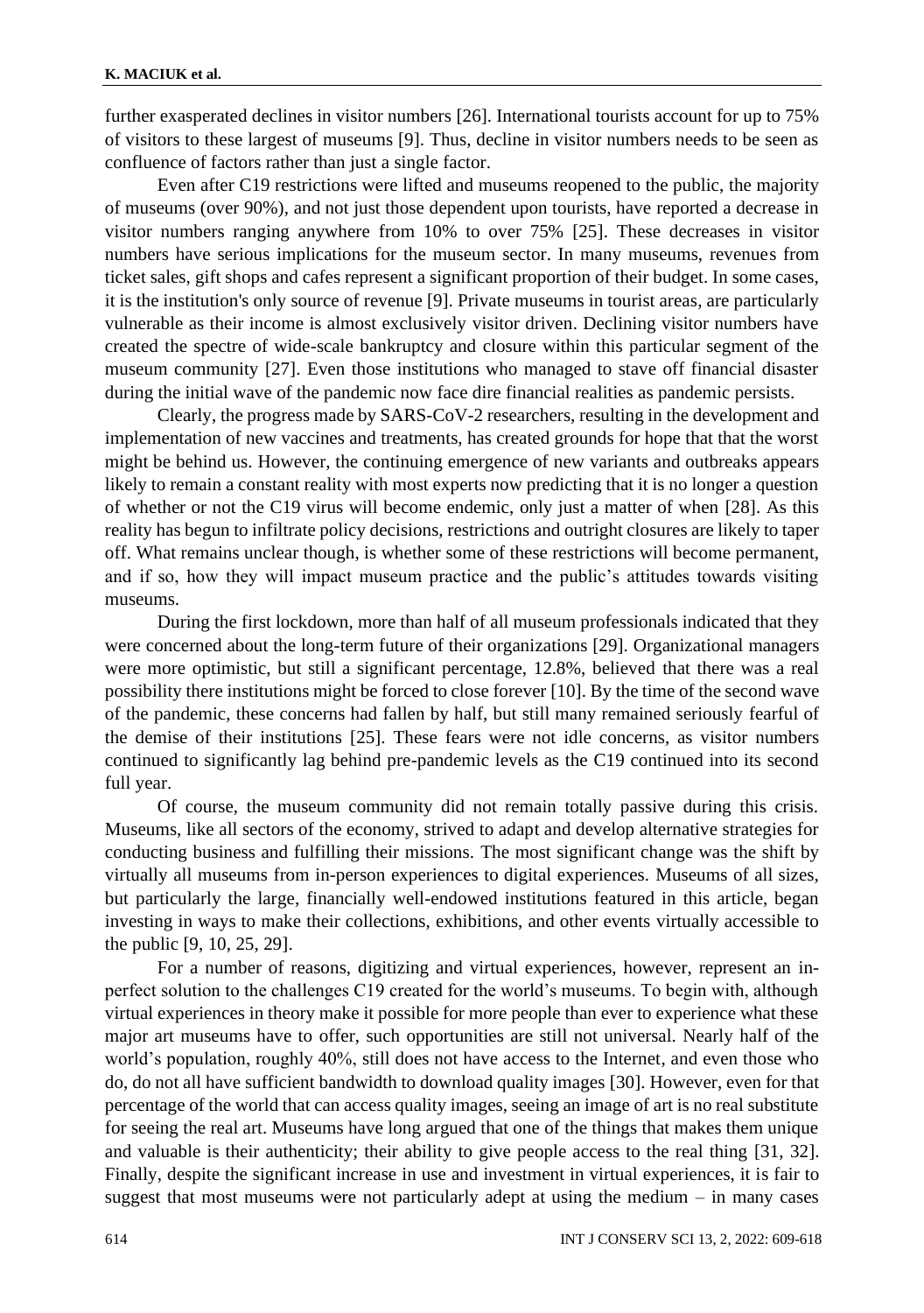merely digitizing their collections or exhibitions and putting them online; in essence, much like in the early days of television programming when studios merely live broadcast their radio programs. Over the course of the pandemic, museums did improve in their use of digital technologies, but many remain a far way off from realizing the full potential of the medium, including implementing new technologies such as virtual and augmented reality and "smart" programs capable of recognizing individuals and personalizing experiences.

Without a doubt, the promise of the virtual is the ability to significantly broaden audiences; reach individuals and communities long excluded from museums due to the costs and challenges of international travel. However, even if digitized collections, exhibitions and programs could be significantly improved to the point where they did in fact represent a reasonable substitute for an in-person museum visit, the financial realities of the digital world would make this approach less than optimal for most museums. The simple fact is, digital experiences, at best, are able to generate only a tiny fraction of the revenues that live experiences are capable of generating. Thus, a completely digitized museum would find itself with a significant revenue gap that would need to be made up somehow if they were desirous of maintaining their current staff and collection sizes. Although virtual experiences are likely to increasingly be part of the museum experience repertoire, they are unlikely to represent a complete alternative to the historic museum solution of in-person visits. This creates a significant quandary for museums. Although in-person visitation is almost certain to rebound somewhat, past numbers may take years to achieve. Meanwhile, costs will continue to rise, including the significant capital expenses required to maintain current buildings and collections. The bottom line is that the C19 pandemic created a significant disruption to the business of museums, and all museums, including the largest, will need to reassess and re-invent their approaches and business models if they are to thrive in a rapidly changing world.

### **Conclusions**

This paper sought to provide a perspective on the impact that C19 pandemic had on the museum community, using attendance data from the worlds' most popular/visited art museums over the past 14 years as an indicator of that impact. For the years 2007 - 2020, visitation data was compiled and compared from each of the ten most visited art museums of that year. In this way, the full impact of events surrounding the C19 pandemic could be readily discerned. Highlighted were the direct effects created by differential governmental policies and policy choices made by individual institutions, as well as the indirect consequences the pandemic had on world-wide tourism. Key findings included:

▪ Since the end of World War II, no other global event has impacted the operations of the worlds' largest art museums more significantly than the current global C19 pandemic.

▪ In the first year of the C19 pandemic (2020), the average decrease in number of visitors to the worlds' ten most visited art museums relative to the prior, non-pandemic year was 73.6%. Overall, total visits to these most popular attractions fell by nearly 50 million individuals, with total declines highly dependent upon both the severity of the pandemic in specific countries as well as the policies and restrictions imposed by the government in each country.

▪ Due to varying pandemic restrictions (mainly differences in museum lockdown periods and national travel limitations) the majority of museums comprising the top ten visited museums in 2020 were new to that list compared with those on the list during the previous, more than a decade. These six new members included: The State Russian Museum (Saint Petersburg), National Folk Museum of Korea, Kelvingrove Art Gallery and Museum (Glasgow), National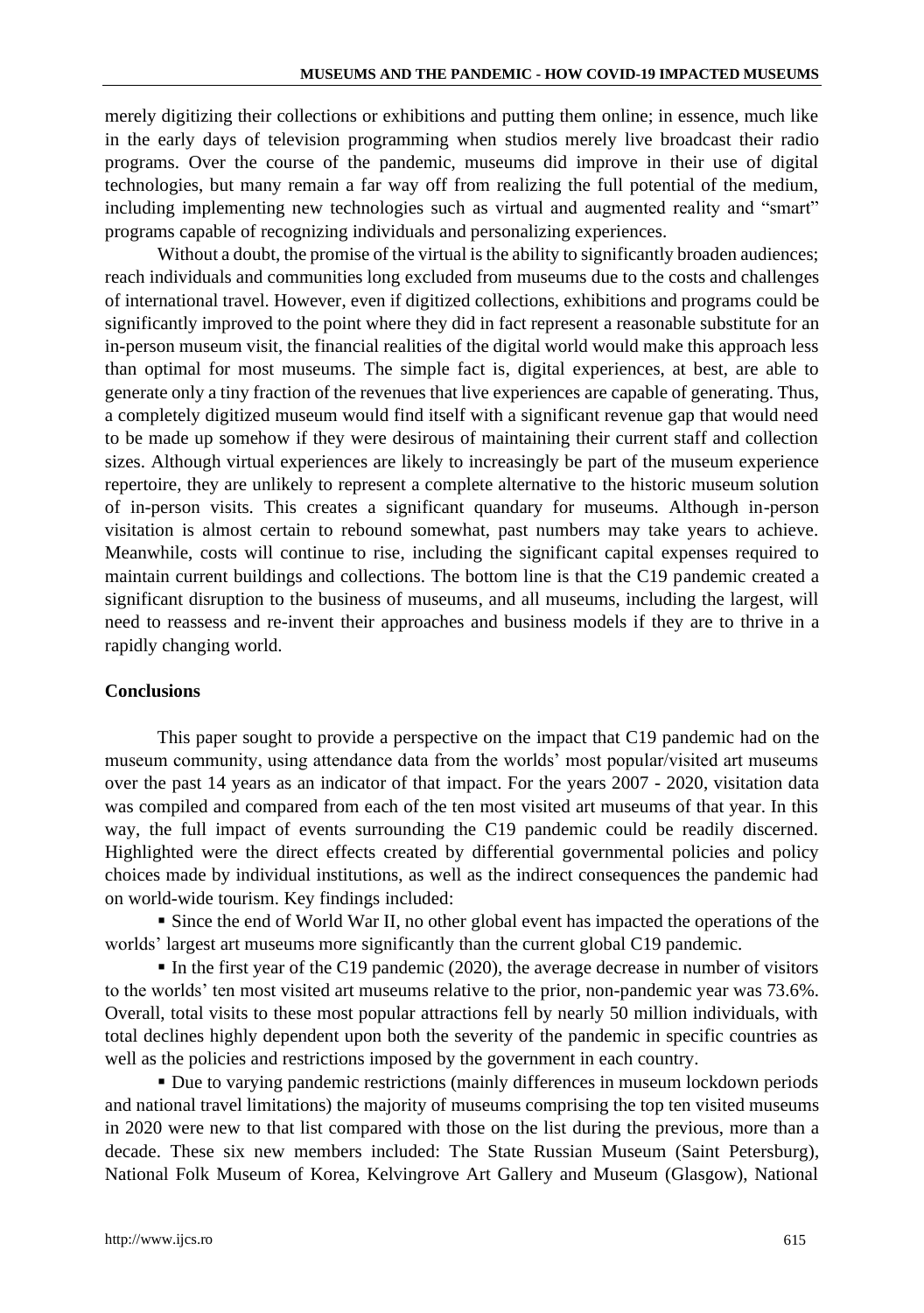Museum of China, Museo Reina Sofia and the 21st Century Museum of Contemporary Art (Kanazawa, Tokyo).

▪ Pandemic restrictions forced museums to urgently reconsider ways of reaching and serving their publics, with most institutions significantly ramping up their use of digital tools. Although virtual experiences will undoubtedly continue to be a major way for museums to serve their visitors post-pandemic, digitization has inherent limitations that are likely to prevent it from becoming a complete alternative to traditional, in-person visits.

## **Acknowledgments**

This paper was made within statutory research no 16.16.150.545. Conceptualization KM; methodology KM, MJ, JHF; software KM; validation KM, MJ, JHF; formal analysis KM, MJ, JHF; investigation KM, JHF; resources KM; data curation KM; writing—original draft preparation KM, MJ, JHF; writing—review and editing KM, MJ, SS, JHF; visualization KM; supervision KM, MJ, SS, JHF; project administration KM; funding acquisition KM, MJ. Authors contribution: KM 45%, MJ 35%, SS 7%, JHF 13%.

# **References**

- [1] \* \* \*, World Travel & Tourism Council, *Economic Impacts Reports*, 2021,. https://wttc.org/Research/Economic-Impact (accessed February 8, 2022).
- [2] \* \* \*, UNWTO, Growth in international tourist arrivals continues to outpace the economy, 2020.
- [3] \* \* \*, UNESCO, *Cutting Edge: Bringing cultural tourism back in the game*, 2021,. https://en.unesco.org/news/cutting-edge-bringing-cultural-tourism-back-game (accessed February 8, 2022).
- [4] T. Jamal, C. Budke, *Tourism in a world with pandemics: local-global responsibility and action*, **Journal of Tourism Futures**, 6, 2020, pp. 181–188. https://doi.org/10.1108/JTF-02-2020-0014.
- [5] J.K. Taubenberger, D.M. Morens, *1918 Influenza: the Motherof All Pandemics*, **Emerging Infectious Diseases**, **12**, 2006, pp. 15–22. www.cdc.gov/eid.
- [6] \* \* \*, CSSE at JHU, *COVID-19 Data Repository by the Center for Systems Science and Engineering (CSSE) at Johns Hopkins University*, 2022,. https://github.com/CSSEGISandData/COVID-19 [accessed June8, 2022].
- [7] T. Baum, N.T.T. Hai, *Hospitality, tourism, human rights and the impact of COVID-19*, **International Journal of Contemporary Hospitality Management**, **32**, 2020, pp. 2397– 2407. https://doi.org/10.1108/IJCHM-03-2020-0242.
- [8] A. Battaglia, *Museums in Crisis, Art Spaces Lobby New York State, and More: Morning Links from October 13, 2020*, **ARTnews**, 2020,. https://www.artnews.com/artnews/news/museums-in-crisis-morning-links-1234573525/ [accessed February 8, 2022].
- [9] \* \* \*, UNESCO, Museums around the world: in the face of COVID-19, 2020. https://unesdoc.unesco.org/ark:/48223/pf0000373530 [accessed December 23, 2021].
- [10] \* \* \*, ICOM, Museums, museum professionals and COVID-19: follow-up survey, 2020. https://icom.museum/wp-content/uploads/2020/05/Report-Museums-and-COVID-19.pdf [accessed December 23, 2021].
- [11] E. Sharpe, J. da Silva, M. Bailey, F. Florian, V. Stapley-Brown, *Visitor Figures 2020: top 100 art museums revealed as attendance drops by 77% worldwide*, **The Art Newspaper**, XXX, 2021.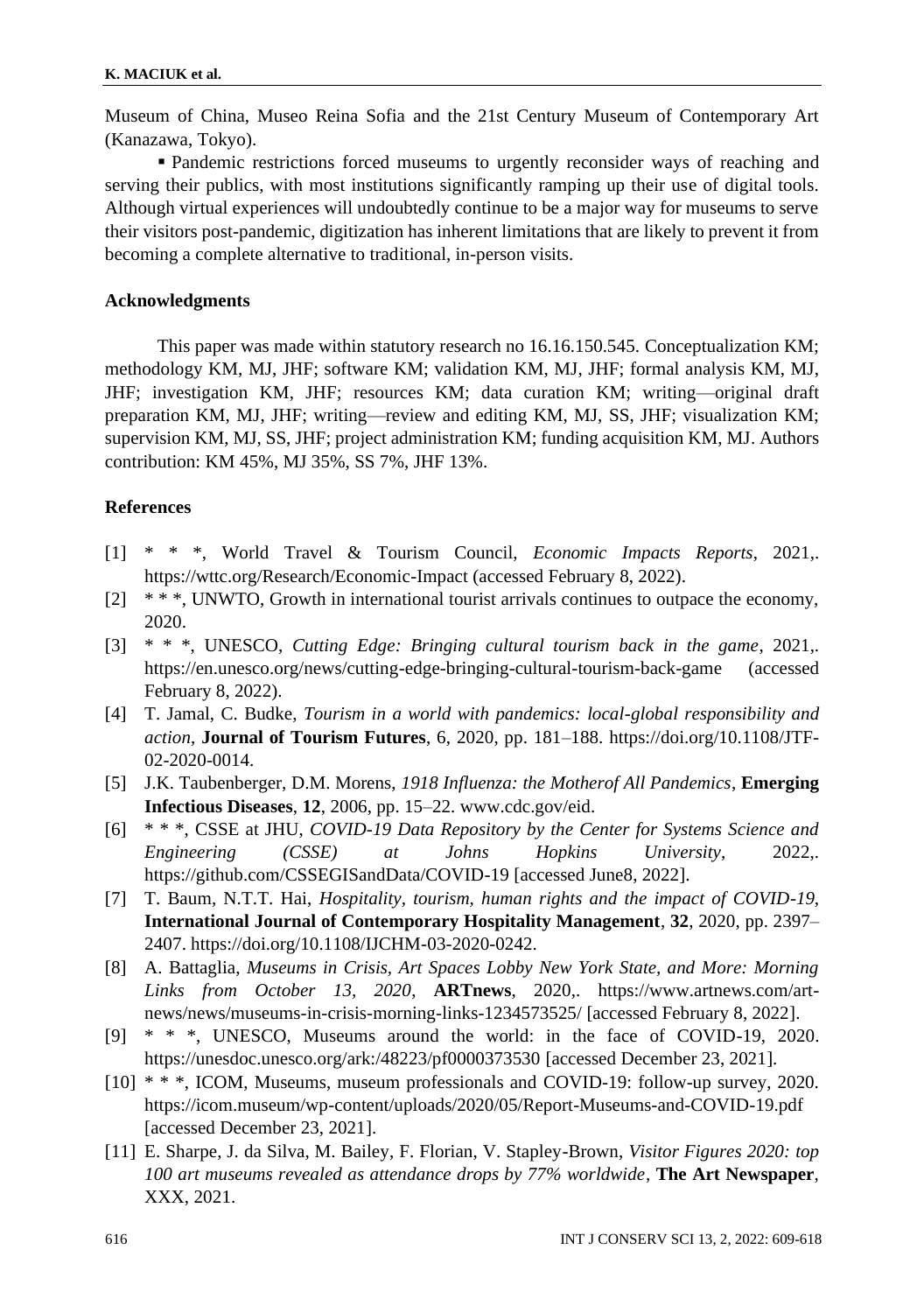- [12] \* \* \*, The Art Newspaper magazine, *Exhibition attendance figures 2007*, **The Art Newspaper**, 2010, 2008, pp. 20–25. http://www.theartnewspaper.com/attfig/AttFig07.pdf.
- [13] \* \* \*, The Art Newspaper magazine, *VISITOR FIGURES 2016. EXHIBITION & MUSEUM ATTENDANCE SURVEY*, **The Art Newspaper**, 2017, pp. 5–14. https://www.museus.gov.br/wp-content/uploads/2017/04/20170406-CPAI-Ranking2016Pub-Comp-.pdf.
- [14] \* \* \*, The Art Newspaper magazine, *Exhibition & museum attendance figures 2018*, **The Art Newspaper**, XXVIII, 2019, pp. 16. https://www.museus.gov.br/wpcontent/uploads/2019/04/The-Art-Newspaper-Ranking-2018.pdf.
- [15] \* \* \*, The Art Newspaper magazine, *Art's most popular. Exhibition and museum visitor figures 2019*, **The Art Newspaper**, XXIX, 2020,.
- [16] \* \* \*, The Art Newspaper magazine, *Exhibition attendance figures 2008*, **The Art Newspaper**, 201, 2009, pp. 26–31.
- [17] \* \* \*, The Art Newspaper magazine, *Exhibition and museum attendance figures 2009*, **The Art Newspaper**, 2010, pp. 23.
- [18] \* \* \*, The Art Newspaper magazine, *Exhibition and museum attendance figures 2010*, **The Art Newspaper**, 2011, pp. 23.
- [19] \* \* \*, The Art Newspaper magazine, *Exhibition & museum attendance figures 2011*, **The Art Newspaper**, 234, 2012, pp. 35–43.
- [20] \* \* \*, The Art Newspaper magazine, *VISITOR FIGURES 2012 Exhibition & museum attendance survey*, **The Art Newspaper**, 2013,.
- [21] \* \* \*, The Art Newspaper magazine, *Visitor figures 2013*, **The Art Newspaper**, XXIII, 2014, pp. 1–15.
- [22] \* \* \*, The Art Newspaper magazine, *The art newspaper special report 2014*, **The Art Newspaper**, XXIV, 2015,.
- [23] \* \* \*, The Art Newspaper magazine, *VISITOR FIGURES 2015 The grand totals: exhibition and museum attendence number worldwide*, **The Art Newspaper**, XXV, 2016,.
- [24] H. McGivern, J. Pes, *Louvre attendance falls as tourists stay away from Paris*, **The Art Newspaper 2**, 17AD,. https://www.theartnewspaper.com/2017/01/05/louvre-attendancefalls-as-tourists-stay-away-from-paris [accessed February 9, 2022].
- [25] \* \* \*, NEMO, Follow-up survey on the impact of the COVID-19 pandemic on museums in Europe. Final Report, 2021. https://www.nemo.org/fileadmin/Dateien/public/NEMO\_documents/NEMO\_COVID19\_FollowUpReport \_11.1.2021.pdf [accessed January 1, 2022].
- [26] S. Gössling, D. Scott, C.M. Hall, *Pandemics, tourism and global change: a rapid assessment of COVID-19*, **Journal of Sustainable Tourism**, 2020, pp. 1–20. https://doi.org/10.1080/09669582.2020.1758708.
- [27] \* \* \*, NEMO, Survey on the impact of the COVID-19 situation on museums in Europe, 2020. https://www.ne-mo.org/fileadmin/Dateien/public/NEMO\_documents/ NEMO\_COVID19\_Report\_12.05.2020.pdf [accessed December 23, 2021].
- [28] V. Thakur, S. Bhola, P. Thakur, S.K.S. Patel, S. Kulshrestha, R.K. Ratho, P. Kumar, *Waves and variants of SARS-CoV-2: understanding the causes and effect of the COVID-19 catastrophe*, **Infection**, 2021,. https://doi.org/10.1007/s15010-021-01734-2.
- [29] W. Hadley, COVID-19 impact Museum Sector Research Findings. In Art Fund., 2020. https://www.artfund.org/assets/downloads/art-fund-covid19-research-report-final.pdf [accessed December 24, 2021].
- [30] \* \* \*, ITU, **Measuring Digital Development**. Facts and figures 2020, 2021.
- [31] J. Gilmore, J.J. Pines, **Authenticity: What Consumers Really Want**, Harvard Business